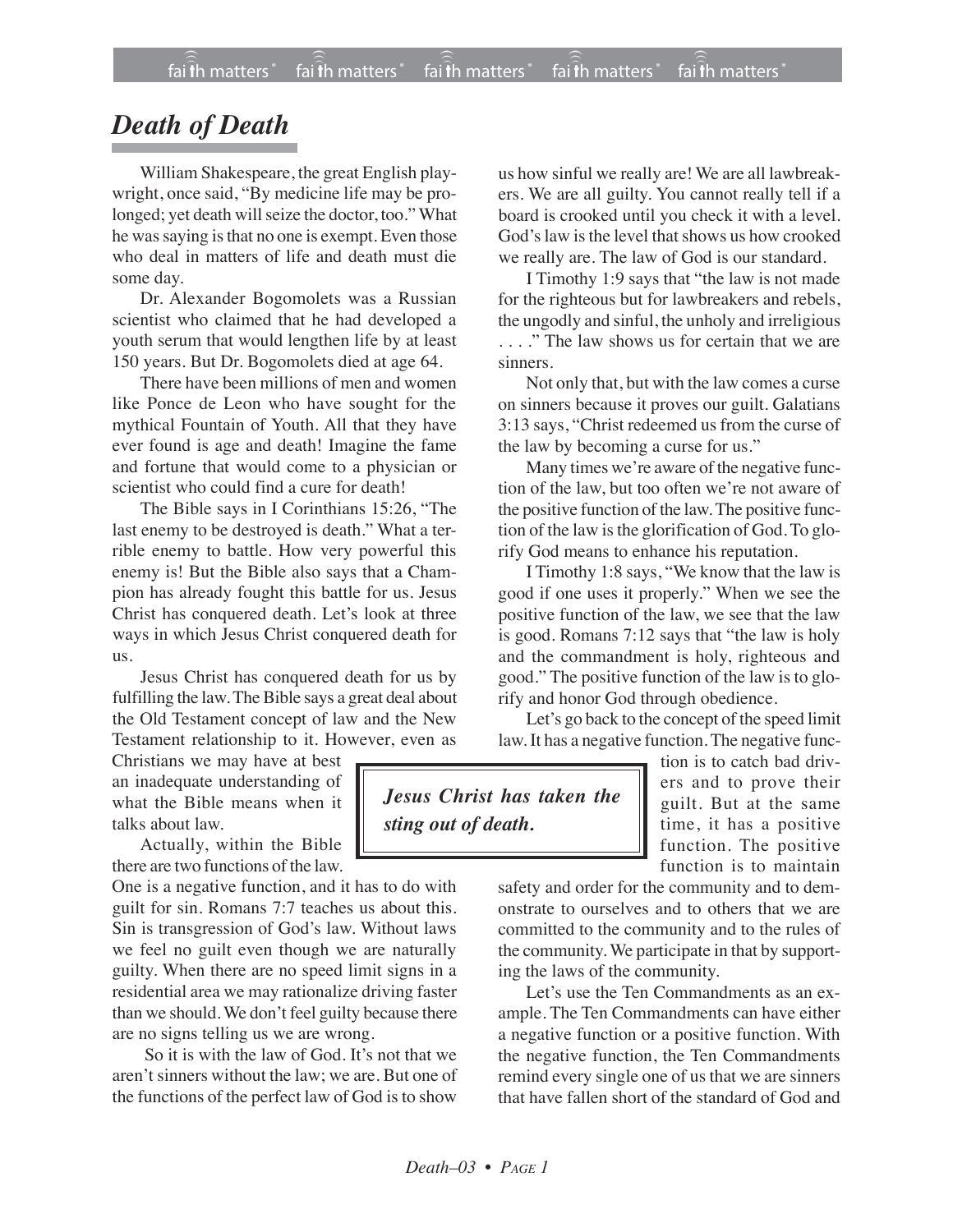that we are guilty. But the Ten Commandments also have a positive function. Once we have received salvation through Jesus Christ and are part of God's family, these same laws can be used to thank God and to glorify and please God.

Jesus Christ has conquered death through the fulfilling of the law. This fulfillment of the law is stated by Jesus in Matthew 5:17 when he said, "Do not think that I have come to abolish the Law or the Prophets; I have not come to abolish them but to fulfill them." Jesus' fulfillment of the law tied into both the negative and the positive functions. You see, Jesus was completely sinless according to I Peter 2:22. According to Hebrews 4:15 he was tested "in every way, just as we are yet without sin."

So what does that mean to us? Galatians 3:13 says, "Christ redeemed us from the curse of the law." And Romans 8:2 tells us that "the law of the Spirit of life set me free from the law of sin and death." All of that means that because of what Jesus Christ has done, we are no longer under the negative function of the law.

Here in the United States we have an interesting legal concept called the Law of Double Jeopardy. It says that you cannot be accused and tried for the same crime twice. Try to imagine transferring that concept to Jesus Christ. Jesus Christ lived his life on earth under God's law, and so his life was on trial. For thirty-three years it was scrutinized in every detail, not only on this earth but also from the perspective of heaven. The verdict at the end of those thirty-three years was "innocent" . . . completely innocent; perfect; righteous. That means that he cannot be tried again. The verdict is in. It's once and for all.

But then there's us, and we have a record. There's my record. Except Romans 4 says that as far as God is concerned, when he looks at the record that says 'Leith Anderson' on it, instead of seeing my life, God looks and sees the life of Jesus Christ. Or, as the theologians say, based upon Romans 4, "The righteousness of Jesus Christ has been imputed to us, has been put upon our record."

But the law of double jeopardy still applies. We cannot be tried again. Once we have accepted Jesus Christ as Savior, his record has been ap-

plied to our form and there can be no more trials. The verdict is in and the verdict is permanent. Innocent! Righteous! Not because of what we have done, but because the righteousness of Jesus Christ has been imputed to us. Therefore, we are never again subject to that negative guilt function of the law. Instead, we have only that positive function that the law of God becomes an opportunity for us, through Jesus Christ, to please and to glorify God.

Jesus Christ fulfilled the law. That means that when the issues of this life come, particularly as far as death is concerned, that Jesus Christ has already gone through the trial and has already received the verdict on our behalf.

A second way in which Jesus Christ has conquered death is by paying sin's penalty. The penalty of sin is death, according to Romans 6:23. That applies both to physical death, that is the separation of the body and the spirit, and spiritual death, which is the separation of man and God.

Romans 5:12 says that there is a universality of sin that brings a universal death. The inevitable penalty for sin is death. We all will die. But Jesus Christ paid the penalty for us when he died on the cross. I Peter 2:24 tells us that Jesus Christ "bore our sins in his body on the tree, so that we might die to sins and live for righteousness." Or I Peter 3:18, "For Christ died for sins once for all, the righteous for the unrighteous, to bring you to God." And in II Corinthians 5:21, "God made him who had no sin to be sin for us, so that in him we might become the righteousness of God."

Jesus Christ paid our debt and our penalty for sin. That's at the very core and essence of the gospel. That means that those of us who have accepted Jesus Christ as our Savior no longer are subject to pay the penalty for our iniquities. That ties in with what the Apostle Paul wrote in the final paragraph of I Corinthians 15: "Where, O death, is your victory? Where, O death, is your sting?" And then Paul says, "The sting of death is sin."

Why do people without Jesus Christ fear death so much? It's because of the sting of sin. The penalty of death is still upon them. Death is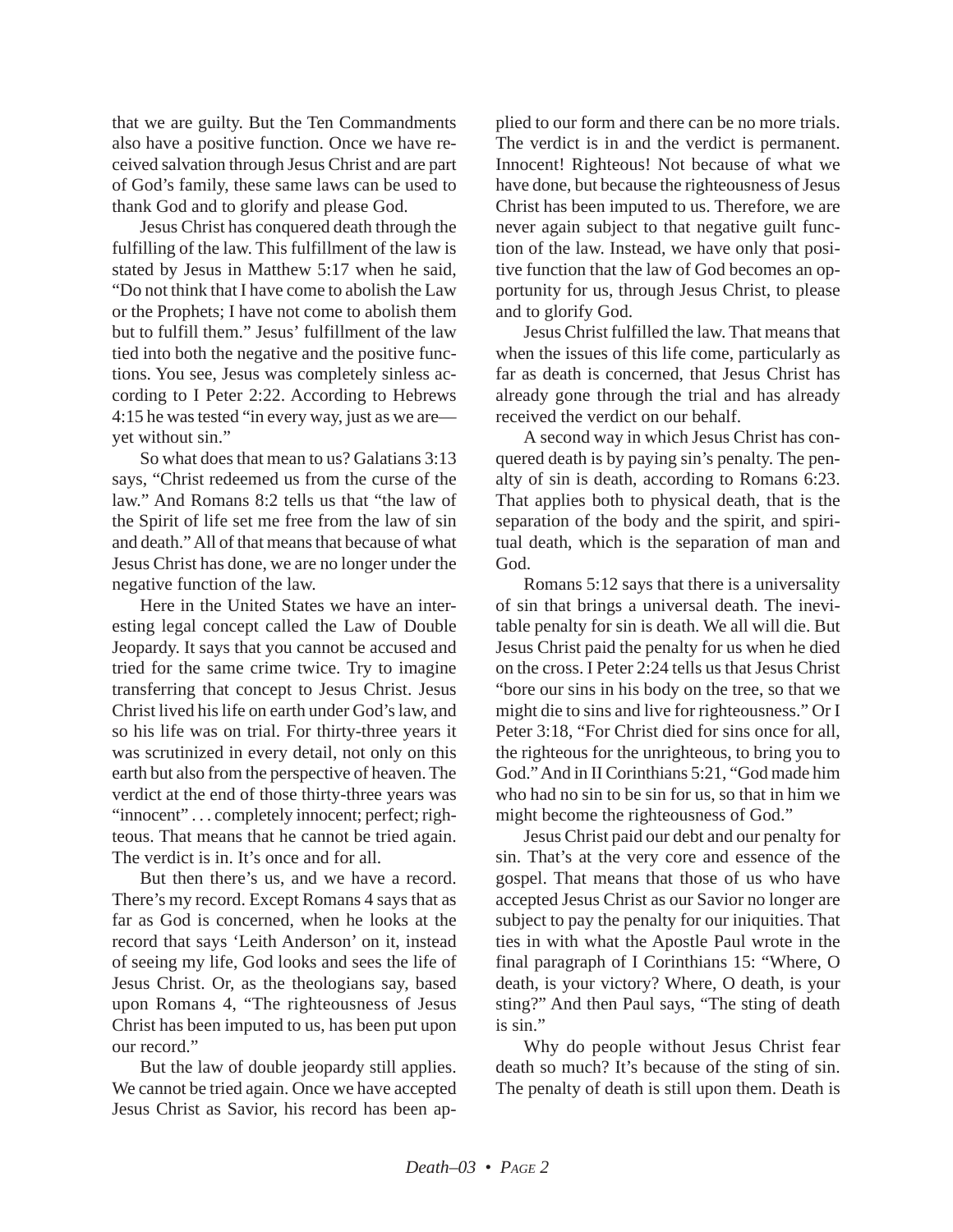to be feared because of the consequences that are inevitably tied to living lives as sinners and not experiencing God's redemption. But Jesus Christ has taken the sting out of death.

When I think of sting, I think of one thing:

bees. I don't know what your experience has been, but I remember that as a lad one of my favorite pastimes in the summer was to get a jar and poke holes in the lid and go out and catch bees. It seemed like great fun. In fact, most of my experiences with bees were very positive.

One day—I remember it so well—I was very proud of my collection of bees and I decided to sit down on the lawn and admire them. Unbeknownst to me, one of the bees I had not captured was sitting on one of the four leaf clovers beneath where I sat. I had never until that day ever been stung by a bee. And he stung me you're right, that's where it was. Being modest, I didn't want to get anyone else's help but I was also unable to medically help myself. So I just suffered the sting of the bee.

I learned as I grew up that that bee apparently gave his life to give me that misery because he sacrificed his stinger and without his stinger he could not go on living. But one thing that did happen was that he was no longer a threat to the rest of the neighborhood children because the stinger was in me. I had taken it, and therefore that bee couldn't sting anyone else.

That's what Jesus Christ did. He took the sting of death. When he died on the cross, he took the penalty for our sin. He took our sting. That bee continued to live and be a reality but that bee's threat was no longer there. It's the same for those of us who have accepted Jesus Christ and what he did on the cross. Death may continue to live and be a reality but it no longer has a threat. It no longer has a sting.

The third way in which Jesus Christ has conquered death is by rising from the grave. He made a promise. Jesus promised immortality, that those who follow him will live forever. He promised resurrection. Resurrection means that the body

*Jesus Christ proved that his promise really could be kept, and it was done through his own resurrection.*

will be reunited with the soul for an eternity of living. In John 11:25 Jesus said, "I am the resurrection and the life. He that believes in me will live, even though he dies; and whoever lives and believes in me will never die." He promised!

Jesus promised this complete reversal of all of sin's influence and effect of life. Romans 6:5 says that "we will certainly also be united with him in his resurrection." Jesus in his resurrection body was able to do things that he did not previously do, and so shall we.

II Corinthians 4:14 promises that "the one who raised the Lord Jesus from the dead will also raise us." And Romans 8:11 says, " . . . he who raised Christ from the dead will also give life to your mortal bodies . . . ." Immortality!

But there was proof to that promise. It wasn't just words. Jesus Christ proved that his promise really could be kept, and it was done through his own resurrection. When Jesus Christ was raised from the dead he became like the earnest money of that which would happen as far as we were concerned. He became the promise of that which was to come. He proved it could be done, and that his promise would be kept.

Jesus Christ's resurrection is as well attested to as any fact of ancient history. There were numerous written accounts as well as many eyewitnesses. According to I Corinthians 15 there were as many as 500 people at one time that saw Jesus alive after he had died.

Jesus' resurrection proved God's power. It proved Jesus' deity. As far as we're concerned, it guaranteed our eternity because it proved that the promise would be kept. All of Christianity stands or falls with the proof for that promise.

When I was a little boy, another friend and I found a large storm drain that went under a local street. My friend suggested that we walk through it to the other side. I was frightened. It was dark and damp and I thought it was dangerous. But my friend said, "No problem," and he proceeded to go on through while I waited behind. I figured somebody had to inform his parents what hap-